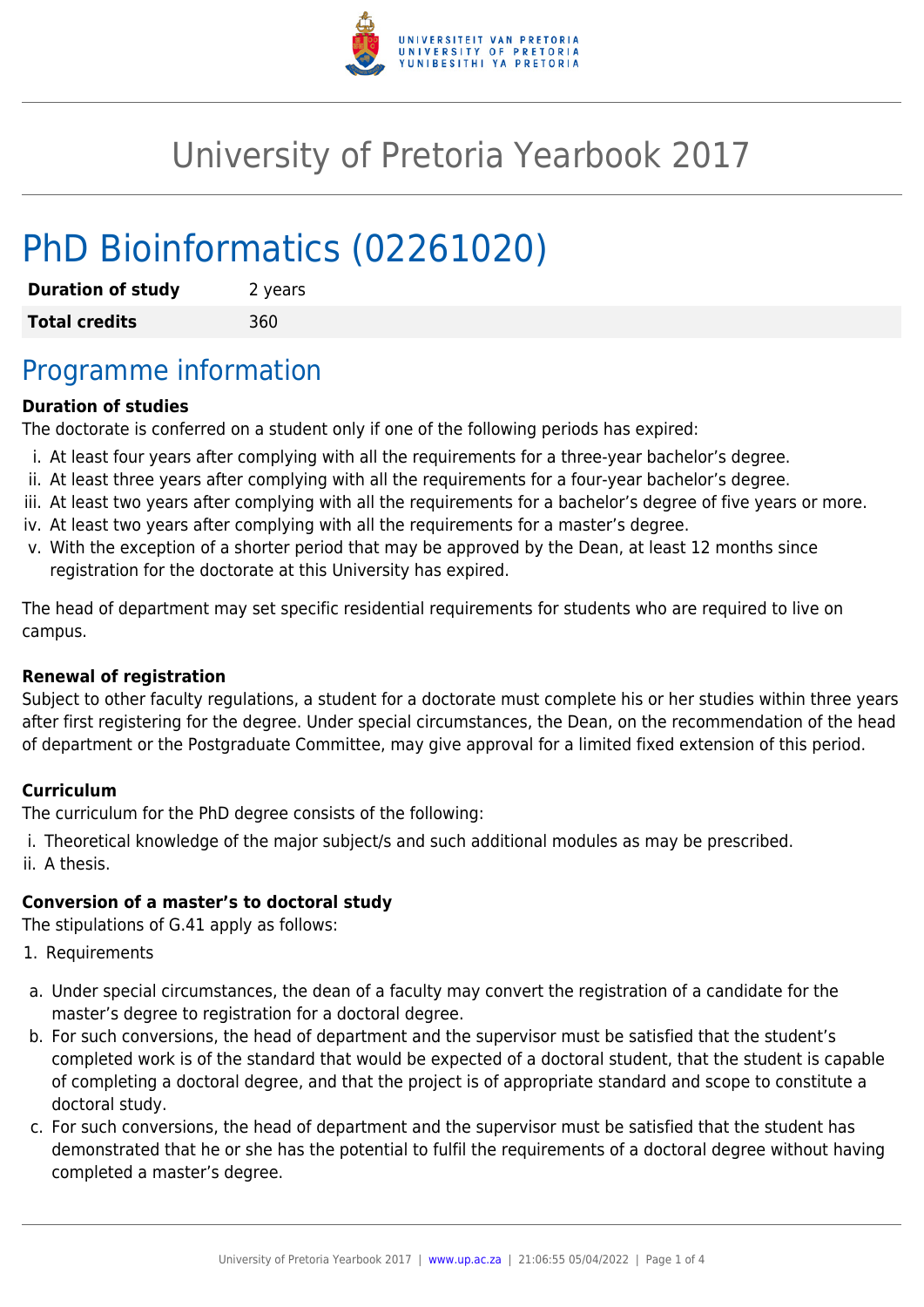

#### 2. Process

- a. Application for conversion may be submitted at any time during the course of study for the master's degree.
- b. The application for the conversion must include the following documentation:
- i. A detailed progress report by the candidate of the work completed for the master's project. The report must provide proof that the results obtained thus far are of such a standard and scientific significance that they justify conversion to a doctoral project. The report should include details of presentations made at conferences and of material that has been submitted for publication and/or published.
- ii. A detailed proposal for the intended doctoral project, written by the candidate, including the objectives of the project.
- iii. A recommendation by the supervisor with specific comments on the ability of the applicant as a potential doctoral candidate as well as the feasibility of the conversion, especially with regard to the information provided by the candidate in his/her reports (items (i) and (ii)).
- iv. A recommendation by the head of department, if he or she is not the supervisor, in which the ability of the candidate as a potential doctoral candidate is confirmed.
- v. If the dean considers it advisable for the faculty, the candidate may be required to present a seminar to the department in support of the application. In this case, the head of department should include a report on this in his or her recommendation.
- c. The application of the candidate, together with the reports and recommendations, is submitted for consideration to the dean, (who may delegate to the Chairperson of the Faculty Postgraduate Committee) for approval. The decision should be submitted to the Faculty Board for approval.

#### **General**

Candidates are required to familiarise themselves with the General Regulations regarding the maximum duration of study and the requirements to submit an article/s for publication.

### Admission requirements

- Students must be in possession of an MSc degree in Bioinformatics or an equivalent thereof.
- Admission is additionally dependent on availability of supervisor/s and/or projects within the department.

### Examinations and pass requirements

- i. Consult the General Regulations that apply to the calculation of marks.
- ii. In order to obtain the PhD degree the candidate must:
- pass the examinations and the prescribed modules, as determined in the study programme;
- pass the thesis; and
- pass the final examination on the thesis and general subject knowledge.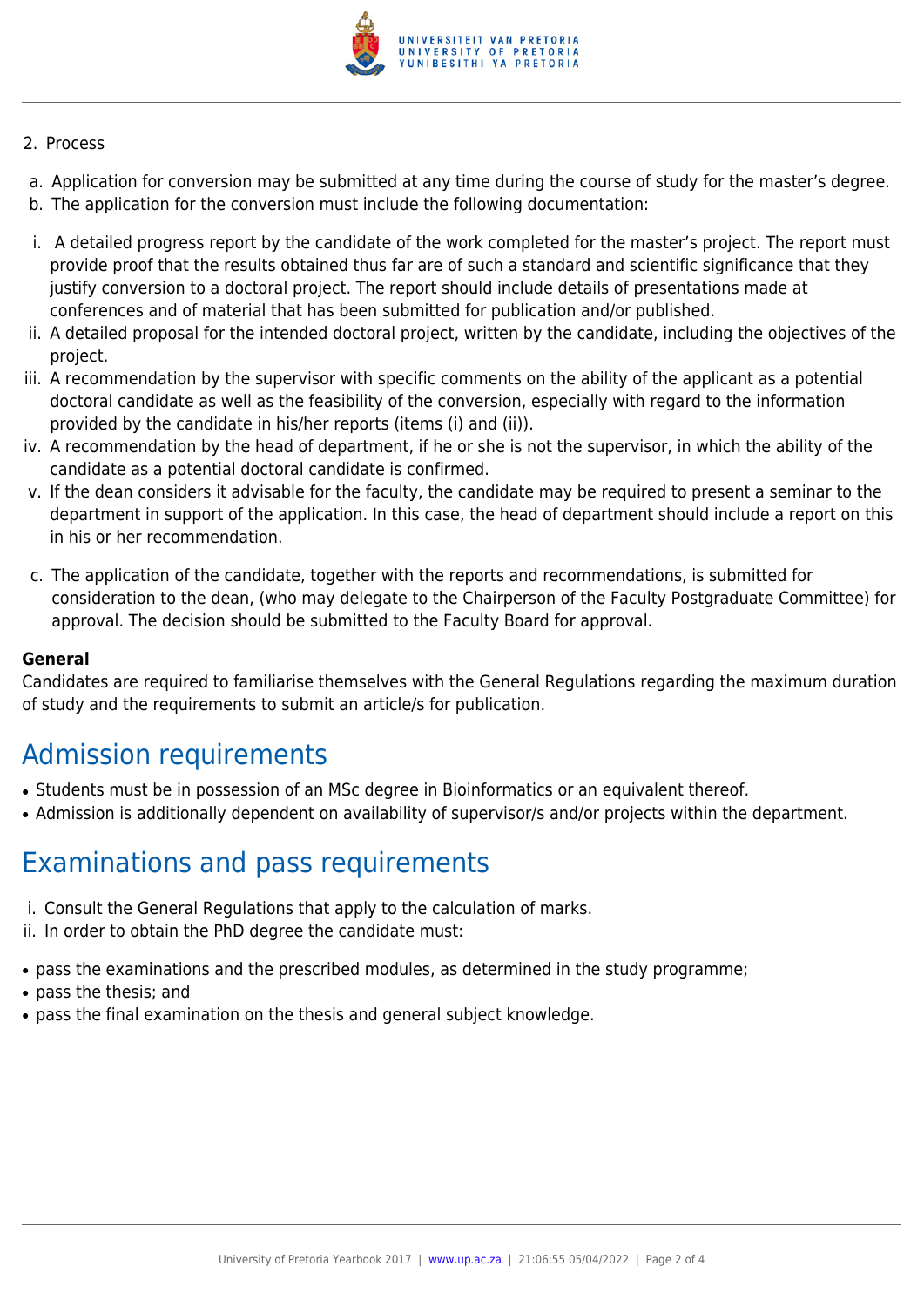

## Curriculum: Year 1

**Minimum credits: 360**

### **Core modules**

[Thesis: Bioinformatics 990](https://www.up.ac.za/faculty-of-education/yearbooks/2017/modules/view/BIF 990) (BIF 990) - Credits: 360.00